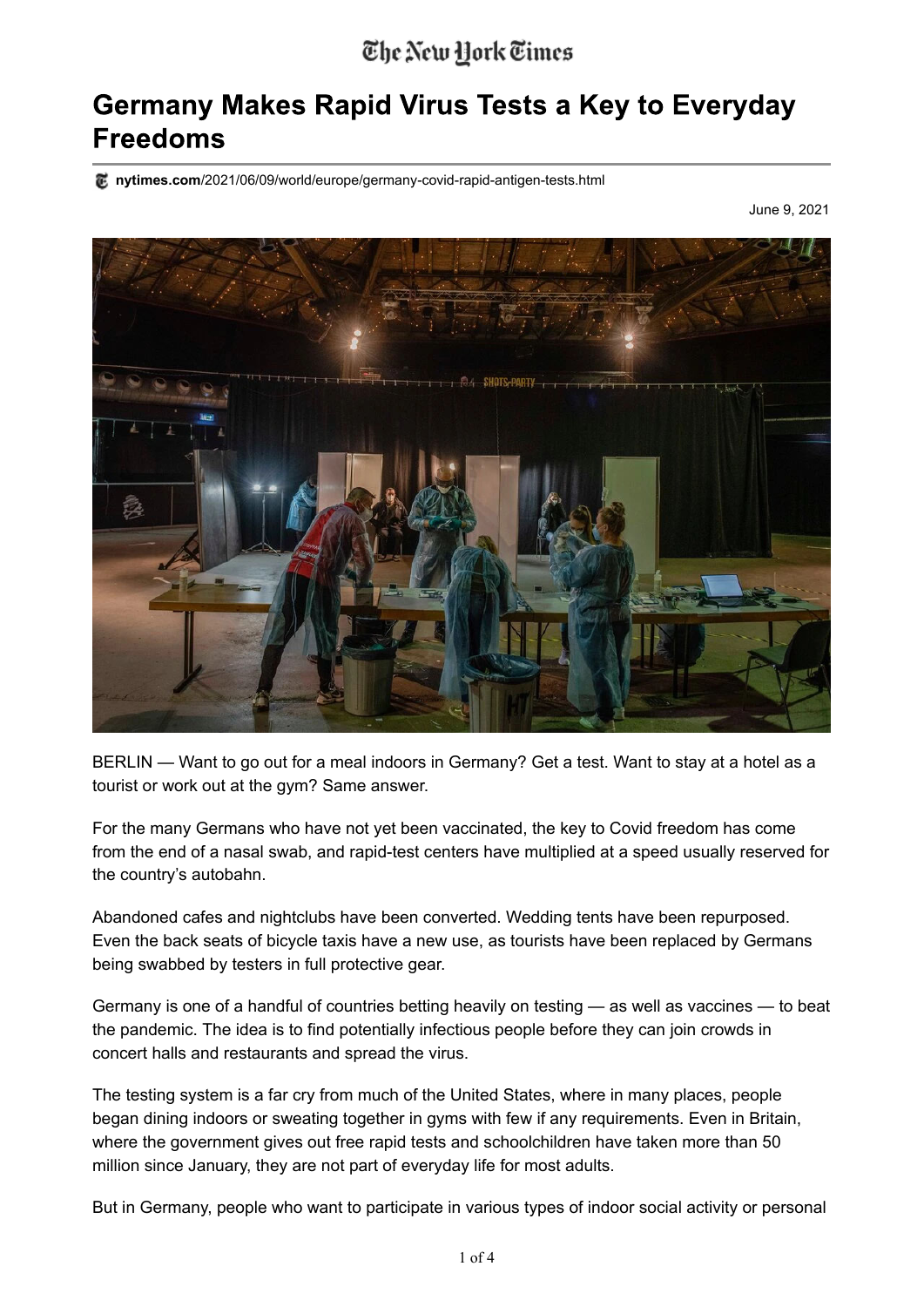care need a negative rapid test that is no more than 24 hours old.

There are now 15,000 pop-up testing centers across the country — more than 1,300 in Berlin alone. The centers are funded by the government, which has spent hundreds of millions of euros on the ad hoc network. And a task force led by two cabinet ministers is ensuring that schools and day care centers have enough of these rapid antigen tests to administer to children at least twice a week.

Separately, do-it-yourself kits have been become ubiquitous at supermarket check out stands, pharmacies and even gas stations since they first came on the market earlier this year.

Experts in Germany say that they believe the testing is helping to lower virus case numbers, though proof is elusive.

"We see that the infection rate here is dropping faster than in other countries who have similar vaccination numbers," said Prof. Ulf Dittmer, the director of virology at the university hospital in the western city of Essen. "And I think a part of that has to do with widespread testing."

Almost 23 percent of Germans are fully vaccinated, meaning that they don't have to present test results. Another 24 percent who have received only one dose of the vaccine and those unvaccinated still do, even though as of Tuesday, there have been only 20.8 infections per 100,000 people in a week, a number not seen since early October, before a second wave started spreading.

Throughout the pandemic, Germany has been a world leader when it comes to widespread testing. It was one of the first countries to develop a test to detect the coronavirus and relied on testing to help identify and break down chains of infection. By last summer, everyone coming home to Germany from vacation in countries with high rates of infection was being tested.

The current testing has been considered especially important because of the relatively slow start of Germany's vaccine campaign. The country stuck with the European Union in making vaccine purchases as one unit, and found itself stymied as Brussels faltered in securing shots quickly enough. The United States has fully vaccinated almost twice as large a slice of its population.

Uwe Gottschlich, 51, is one of those who is taking tests to return to a semblance of normalcy. On a recent day, he took a seat in the comfortable rear of a bike taxi that used to pedal tourists around Berlin's central landmarks.

Karin Schmoll, the manager of the bike taxi company, now retrained to administer tests and wearing a green full-body medical gown, gloves, a mask and a face shield, approached, explained the procedure, and then asked him to remove his mask so she could delicately probe his nostrils with a swab.

"I'm meeting some friends later," he said. "We're planning to sit down someplace to have a drink." Berlin requires a test before drinking indoors, though not outdoors.

Professor Dittmer said that although antigen tests were less sensitive than the PCR tests, which take longer to process, they are good at finding people with high viral loads, who would be at greater risk of infecting others. The testing system has not been without critics. The generous government funding was meant to make it simple for people to get tested, and easy to set up a center — a political reaction to the slow and overly bureaucratic vaccine campaign.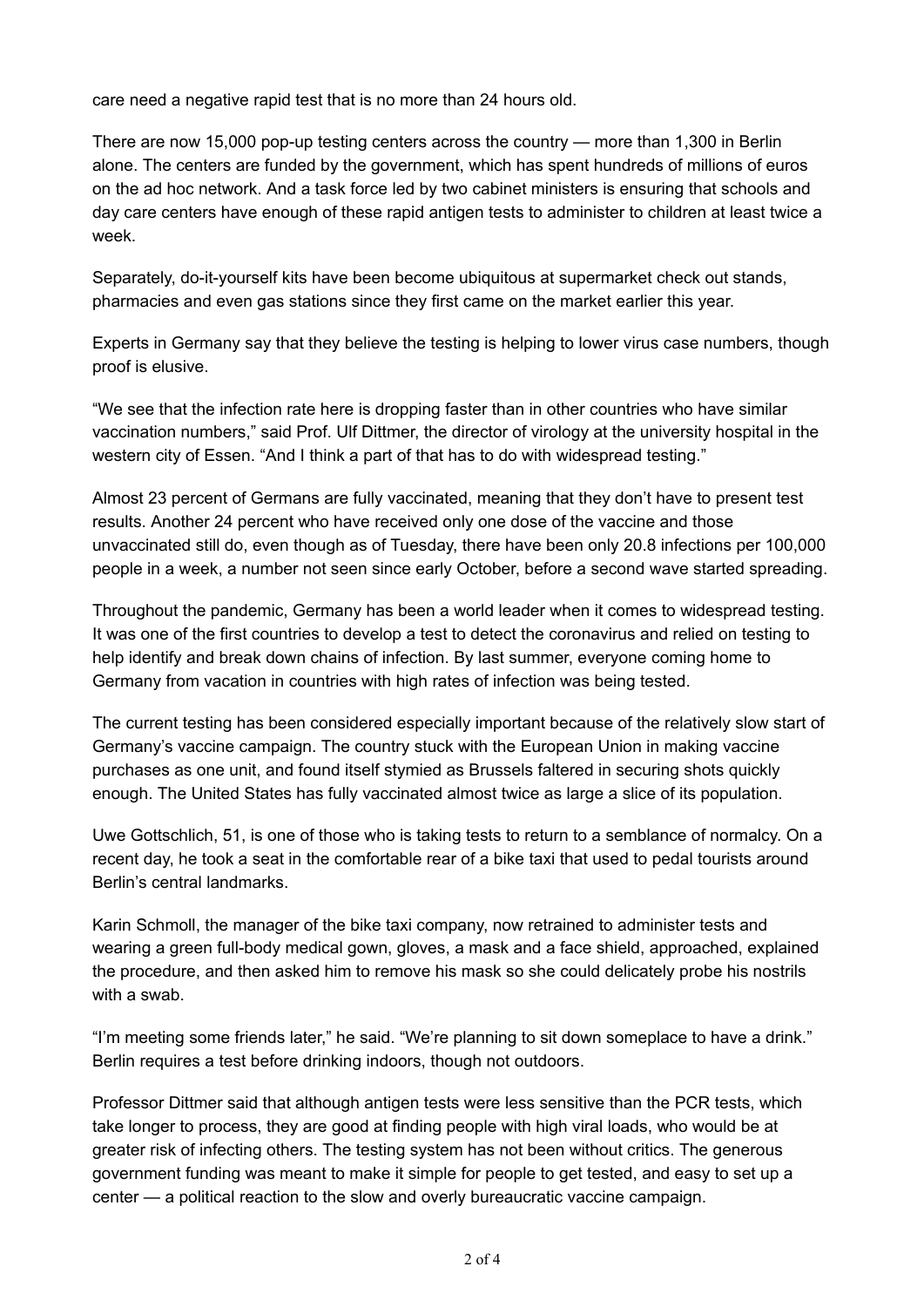But the boom has led to accusations of waste. Germany's health minister, Jens Spahn, was forced to meet with state lawmakers after fraud allegations surfaced in recent weeks.



Rapid tests are provided at the Gym Fitness Loft to clients coming without a valid one.Credit...Laetitia Vancon for The New York Times

The federal government spent 576 million euros, \$704 million, for its testing program in March and April. The figures for May, when the number of private testers exploded, have not yet been released.

While rapid tests are available in other countries, they are not necessarily a cornerstone of the dayto-day reopening strategy.

In the United States, antigen tests are widely available, but they are not part of any national testing strategy. In New York City, a few cultural venues, like the Park Avenue Armory, offer rapid antigen testing on site as an alternative to proving vaccination status in order to gain entry, but that is uncommon. Widespread vaccination has also limited the demand for rapid tests.

In France, showing proof of recent Covid-19 recovery, of vaccination or of a negative coronavirus test is mandatory only for events or places where more than 1,000 people attend. Italians only have to provide proof of a negative to attend weddings, christenings or other large ceremonies, or to travel outside of their home region.

The idea of testing to freedom in Germany first started in Tübingen, a university city in the southwestern state of Baden-Württemberg. In the weeks before Christmas last year, the local Red Cross set up a tent in the city center and began administering free rapid antigen tests to the public. Only those who tested negative were allowed to enter the city center to visit stores or the booths of a reduced Christmas market.